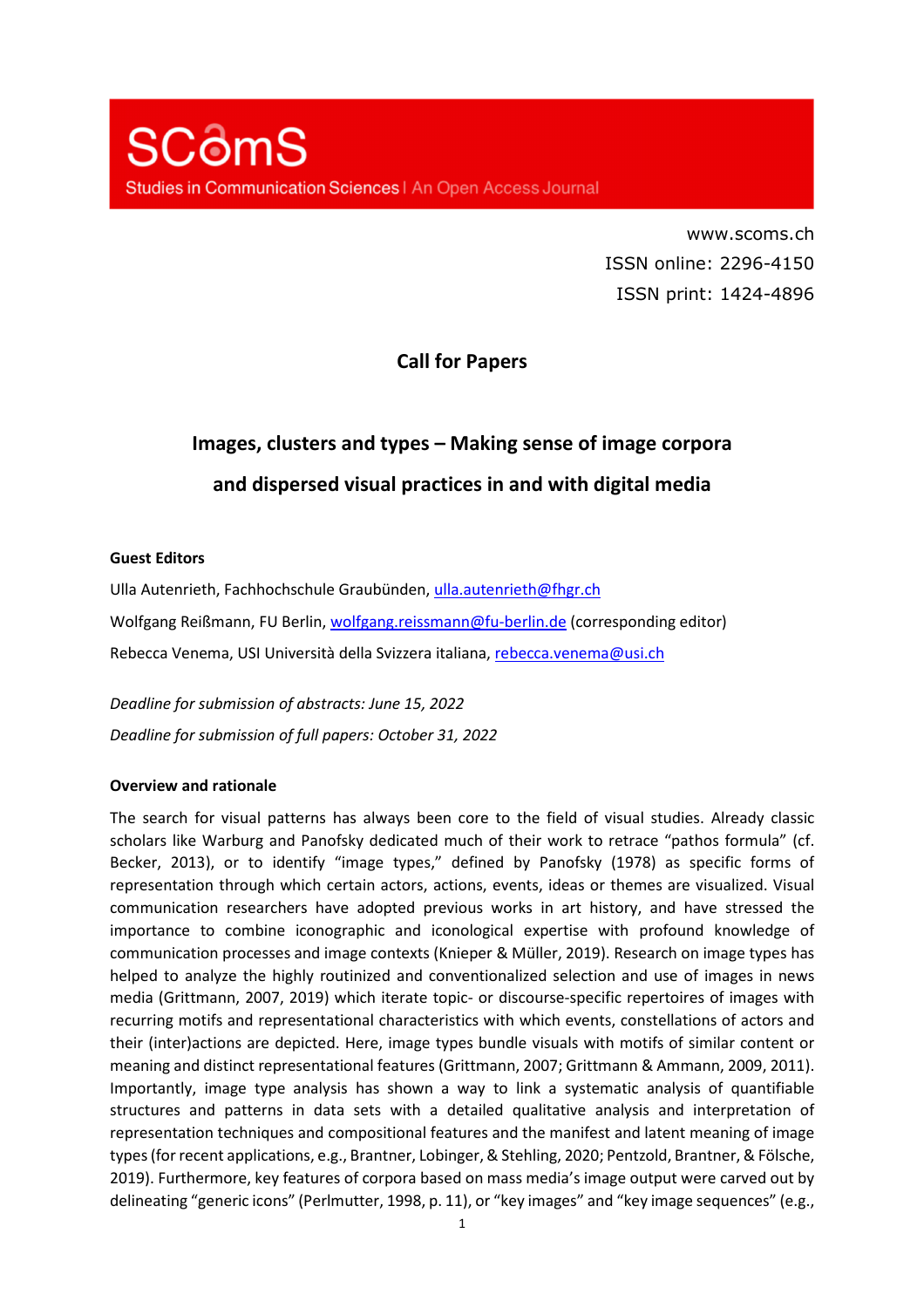handshakes as gestures to symbolize contracts) (Ludes, 2001). Concurrently, communication research has played out its long-standing expertise in quantitative content analysis, and elaborated new forms of quantitative image (content) analysis (Bell, 2006; Geise & Rössler, 2013; Lobinger, 2012, p. 227– 243).

Developments in media environments, media- and image-related practices as well as in methodological tools and procedures call for a re-intensified reflection and work on image types and relational and comparative classification such analyses allow and require. In fact, we have witnessed a major shift in media ecologies as well as in research agendas over the last 10–15 years. Whereas mass media and news media coverage were dominant subjects of inquiry until early 2000s, in recent times more and more research efforts focus on the analysis of the multiple visualities in social media (Hand, 2017; Highfield & Leaver, 2016). Visual communication research contributed with both image analyses of selfies, memes and other visuals (Lobinger & Brantner, 2015), and by increasingly taking imagerelated practices such as "sharing" into account (Autenrieth, 2014; Gomez-Cruz & Lehmuskallio, 2016; Schreiber, 2017). Studies thus have shed light on how different sorts of visuals are appropriated and used in everyday practices of individuals or in different social entities and have tried to make sense of the constant stream of sorts of images with rather short half-lives which molds our visual media ecologies in times of "networked" and "algorithmic images" (Rubinstein & Sluis, 2008, 2013). When it comes to methods and methodological approaches, computational and digital methods promise to provide new insights and ways of grasping large image corpora and related practices (Niederer & Colombo, 2019). Other contributions explore possibilities to cluster "big image data" corpora (Rogers, 2021) with the help of artificial intelligence, machine learning and diverse sorting tools, supervised and unsupervised strategies (e.g., K-means clustering).

Against this background, the Thematic Section invites to reflect on old and new challenges in analyzing and constructing image types on the level of image contents, and / or in typologizing routinized or conventionalized image-related practices on the level of media and image appropriation and usage.

We welcome both, theoretical reflections on methodology and methods as well as qualitative and quantitative empirical studies or mixed approaches. In particular, the Thematic Section asks:

- How do we build up medium-sized or large corpora of images and practices in digital media environments? How do we develop image types or typologies of image-related practices based on those corpora? Which criteria, elements and relations are essential, which are of secondary relevance – why? What (new) legal and research ethics challenges arise from this? How do we deal with them?
- How do we involve manual and automated forms of coding and analyzing? Which limitations have automated and / or AI-driven forms of image clustering? Are image clusters and image types the same thing, or should we nuance conceptual differences? How are procedures of human and automated coding arranged in appropriate ways, e.g., for mutually correcting the "blind spots" of each other?
- How do we deal with the multitude of actors and contexts involved in producing and sharing images in digital media environments? How do we balance the tension between manifest and latent meanings of image types, and the contextual appropriation of specific representatives in different fields by different actors? How do we bring together people's everyday practices of using or sorting images, folksonomy or platform-driven classifications, and research-centered, corpus-based results?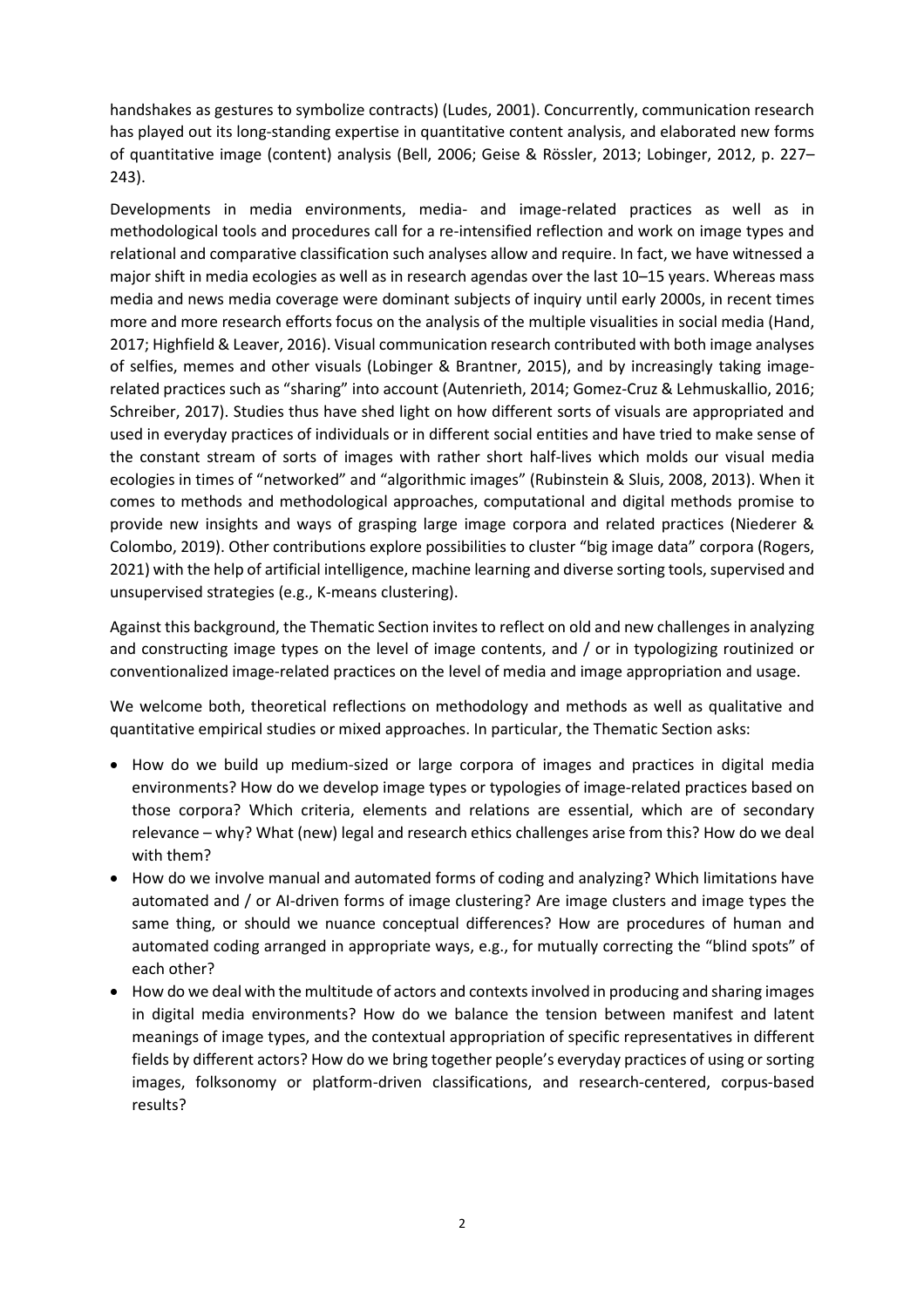#### **Key dates**

| 15 June 2022:        | Abstract submission deadline                    |
|----------------------|-------------------------------------------------|
| 30 June 2022:        | Decision on acceptance / rejection of abstracts |
| 31 October 2022:     | Full paper submission deadline                  |
| Nov 2022 - Jan 2023: | First round of peer review                      |
| 15 March 2023:       | Resubmission deadline                           |
| March - May 2023:    | Second round of peer review                     |
| 30 July 2023:        | Final paper submission                          |
| August 2023:         | Editorial work / final shape-up                 |
|                      |                                                 |

Publication of the Thematic Section is scheduled for April / May 2024

#### **Submissions Guidelines**

SComS welcomes submissions in English, German, French, or Italian. However, English and German are the preferred languages of this Thematic Section. Abstracts should be a maximum of 500 words in length and should explain the main research question(s), scientific literature, methodology, and case studies the authors plan to use. Please submit your abstract via e-mail to wolfgang.reissmann@fuberlin.de.

Manuscripts should be a maximum of 9000 words in length (including the abstract and all references, tables, figures, footnotes, appendices). In addition, authors may submit supplementary material that will be published as an online supplement. Authors are invited to submit original papers that are not under consideration for publication elsewhere.

Articles shall be submitted using the APA reference style, 6th edition. The manuscript itself must be free of any information or references that might reveal the identity of the authors and their institution to allow double-blind peer review. Manuscripts should be submitted via the SComS platform: https://www.hope.uzh.ch/scoms/about/submissions. We ask authors to carefully prepare submissions according to all rules given in the SComS Submission Guidelines.

The expected publication date of the Thematic Section is April / May 2024. However, early submissions that successfully pass the review process will also be immediately published online first. Contributions that receive positive reviews but are not accepted for the Thematic Section may be considered for publication in a subsequent SComS issue within the General Section. Papers are published under the Creative Commons license CC BY-NC-ND 4.0. Authors retain the copyright and full publishing rights without restrictions.

### **About SComS**

SComS Studies in Communication Sciences (SComS) is a peer-reviewed, platinum open access journal for communication and media research. It publishes original research from a variety of traditions, disciplines, contexts, and methodologies, thereby addressing and illuminating communication in its various facets. Neither authors nor readers are required to pay any fee. SComS is jointly edited by the Swiss Association of Communication and Media Research (SACM) and the Faculty of Communication, Culture and Society of the Università della Svizzera Italiana (USI Lugano). SComS is published by Seismo Verlag and HOPE (Hauptbibliothek Open Publishing Environment). For more information, see https://www.hope.uzh.ch/scoms/index.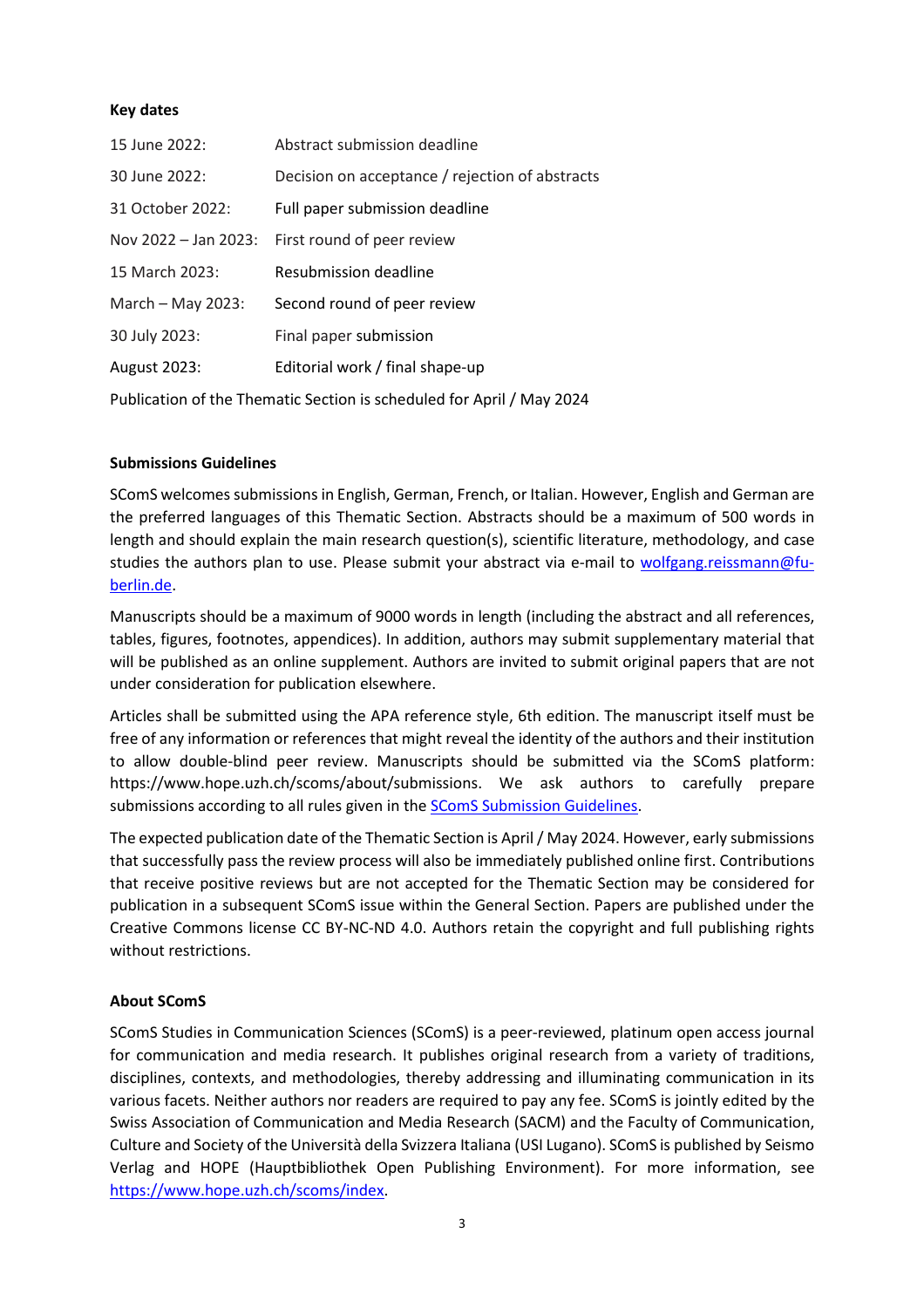#### **References**

Autenrieth, U. (2014). *Die Bilderwelten der Social Network Sites. Bildzentrierte Darstellungsstrategien, Freundschaftskommunikation und Handlungsorientierungen von Jugendlichen auf Facebook und Co.* Baden-Baden: Nomos.

Becker, C. (2013). Aby Warburg's *Pathosformel* as methodological paradigm. *Journal of Art Historiography*, 9, 1–25. Retrieved from https://doaj.org/article/58b051219d61444cb8171e5ebcc44df4

Bell, P. (2006). Content analysis of visual images. In T. van Leeuwen & C. Jewitt (Eds.), *Handbook of visual analysis* (pp. 10–34). London, UK: SAGE.

Brantner, C., Lobinger, K., & Stehling, M. (2020). Memes against sexism? A multi-method analysis of the feminist protest hashtag #distractinglysexy and its resonance in the mainstream news media. *Convergence: The International Journal of Research into New Media Technologies*, *26*(3), 674–696. https://doi.org/10.1177/1354856519827804

Geise, S., & Rössler, P. (2013). Standardisierte Bildinhaltsanalyse. In W. Möhring & D. Schlütz (Eds.), *Handbuch standardisierte Erhebungsverfahren in der Kommunikationswissenschaft*. Wiesbaden: Springer Fachmedien. https://doi.org/10.1007/978-3-531-18776-1\_17

Gomez-Cruz, E., & Lehmuskallio, A. (Eds.) (2016). *Digital photography and everyday life. empirical studies on material visual practices*. Oxford, UK: Routledge.

Grittmann, E. (2007). *Das politische Bild. Fotojournalismus und Pressefotografie in Theorie und Empirie*. Köln: Herbert von Halem Verlag.

Grittmann, E. (2019). Methoden der Medienbildanalyse in der Visuellen Kommunikationsforschung: Ein Überblick. In K. Lobinger (Ed.), *Handbuch Visuelle Kommunikationsforschung* (pp. 527–546). Wiesbaden: Springer Fachmedien. https://doi.org/10.1007/978-3-658-06738-0\_25-1

Grittmann, E., & Ammann, I. (2009). Die Methode der quantitativen Bildtypenanalyse. Zur Routinisierung der Bildberichterstattung am Beispiel von 9/11 in der journalistischen Erinnerungskultur. In T. Petersen & C. Schwender (Eds.), *Visuelle Stereotype* (pp. 141–158). Köln: Herbert von Halem Verlag.

Grittmann, E., & Ammann, I. (2011). Quantitative Bildtypenanalyse. In T. Petersen & C. Schwender (Eds.), *Die Entschlüsselung der Bilder. Methoden zur Erforschung visueller Kommunikation. Ein Handbuch* (pp. 163–177). Köln: Herbert von Halem Verlag.

Hand, M. (2017). Visuality in social media: Researching images, circulations and practices. In L. Sloan & A. Quan-Haase (Eds.), *The SAGE Handbook of Social Media Research Methods* (pp. 215–231). London, UK: SAGE. https://dx.doi.org/10.4135/9781473983847

Highfield, T., & Leaver, T. (2016). Instagrammatics and digital methods: Studying visual social media, from selfies and GIFs to memes and emoji. *Communication Research and Practice*, *2*(1), 47–62. https://doi.org/10.1080/22041451.2016.1155332

Knieper T., & Müller, M. G. (2019). Zur Bedeutung von Bildkontexten und Produktionsprozessen für die Analyse visueller Kommunikation. In K. Lobinger (Ed.), *Handbuch Visuelle Kommunikationsforschung* (pp. 515–526). Wiesbaden: Springer VS. https://doi.org/10.1007/978-3-658-06508-9\_23

Lobinger, K. (2012). *Visuelle Kommunikationsforschung. Medienbilder als Herausforderung für die Kommunikations- und Medienwissenschaft*. Wiesbaden: VS.

Lobinger, K., & Brantner, C. (2015). Selfies | In the eye of the beholder: Subjective views on the authenticity of selfies. *International Journal of Communication*, 9, 1848–1860. Retrieved from https://ijoc.org/index.php/ijoc/article/view/3151

Ludes, P. (2001). Schlüsselbild-Gewohnheiten. Visuelle Habitualisierungen und visuelle Koordinationen. In T. Knieper & M. G. Müller (Eds.), *Kommunikation visuell. Das Bild als Forschungsgegenstand – Grundlagen und Perspektiven* (pp. 64–78). Köln: Herbert von Halem Verlag.

Niederer, S., & Colombo, G. (2019). Visual methodologies for networked images: Designing visualizations for collaborative research, cross-platform analysis, and public participation. *Disena, 14*, 40–67. https://doi.org/10.7764/disena.14.40-67

Panofsky, E. (1978/1996). *Sinn und Deutung in der bildenden Kunst*. Köln: DuMont.